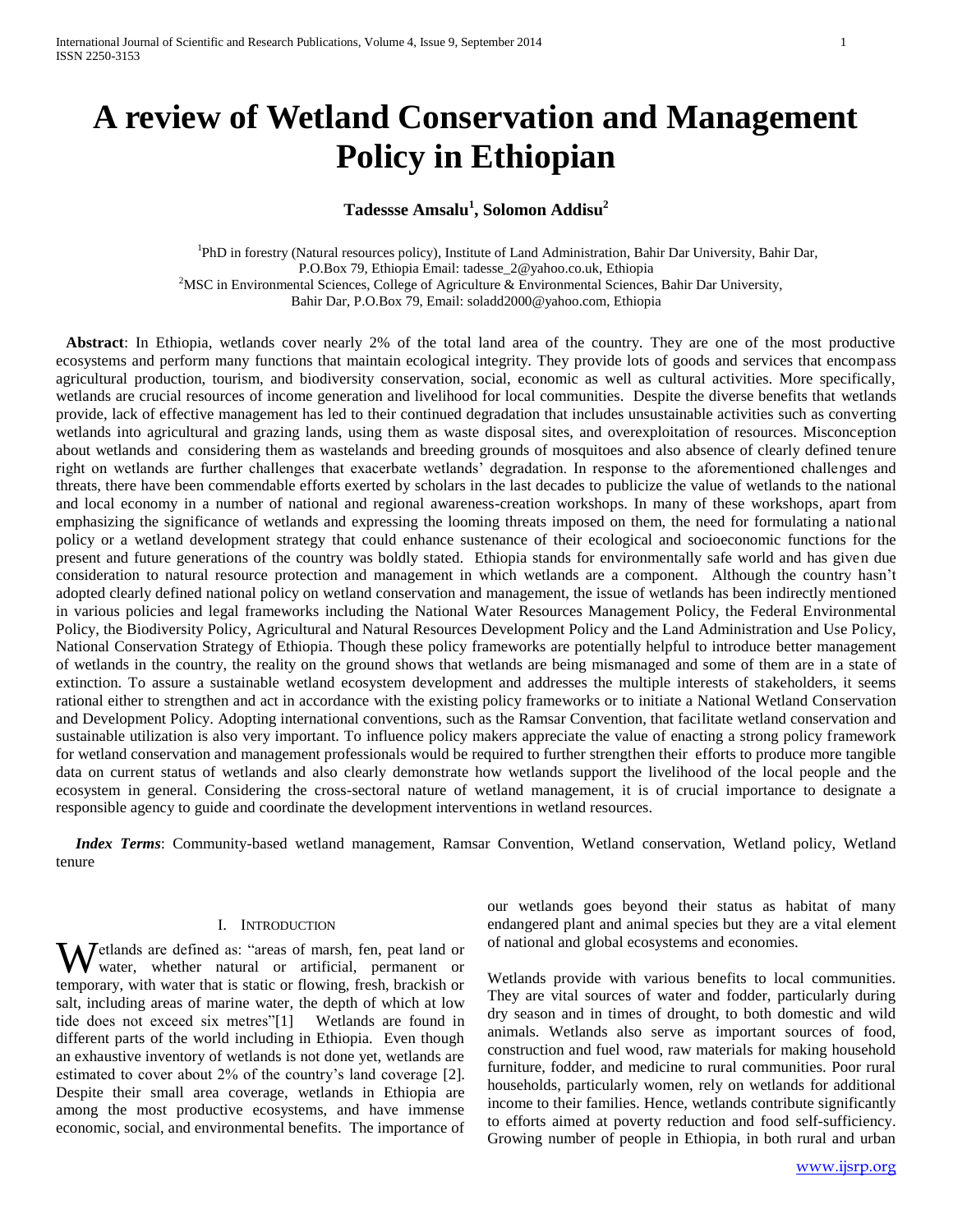areas, depend on wetland resources for their survival. Many peasant farmers in the western parts of the country make their living from wetlands. Communities who live around the wetlands in the Rift Valley lakes, and Lake Tana benefit a lot from fishing and irrigation farming [2]. Wetlands are exceptional habitats for endemic birds and are endowed with many natural attractions offering immense potential for tourism development in Ethiopia.

Wetlands have their own positive impacts on the environment. They serve to slow down storm flood, trap sediments, protect property damage in downstream, and the siltation of dams. Studies also reveal that wetlands have a role in ameliorating adverse climatic variations. As scientific understanding of wetlands has increased, more subtle goods and services have become apparent. Wetlands have been described both as "the kidneys of the landscape", because of the functions they can perform in the hydrological and chemical cycles, and as "biological supermarkets" because of the extensive food webs and rich biodiversity they support [3].

Notwithstanding their diverse services and values, the misconceptions on wetlands have led people to consider them as waste lands that are infested by malaria and other vectors. Because of this and due to shortage of farm land and absence of clearly defined land tenure, there is a tendency to drain them for agricultural and settlement activities thereby weakening other multiple benefits that they provide. To make their situation worse urban wetlands are polluted by all kinds of waste dumped and/or discharged on them and are exposed to excessive pressures from open grazing. The degradation of adjacent watersheds, excessive utilization of water, and the diversion of feeder streams are seriously damaging wetlands.

Although wetlands provide wide ranging social, economic, and environmental benefits, because of mismanagement and inappropriate utilization, several of them have either disappeared or are on the verge of drying out globally. In Ethiopia the recent total drying up of Lake Alemaya and the precarious existence of Lake Abijata are clear evidences of the looming danger on wetland ecosystem. Unless the necessary management and conservation strategy is in place, the disappearance of more wetlands appears to be unavoidable. In countries having wetlands a continuous and un-interrupted supply of wetland benefits can be ensured if only a strategy to sustainably utilize them is in place.

The precarious national and global situation of wetlands has signaled the need for taking swift action to curb the severe situation and move on facilitating the formulation of a wetland development policy and strategy. Accordingly, the Ramsar Convention, a convention which focuses on the conservation and wise use of wetlands and associated resources by national action and international cooperation has been put in place as a means to achieving sustainable development throughout the world [1]. The convention came into force in 1975 and currently there are number Contracting Parties, which are obliged to undertake four main activities, including:-

 Designating wetlands for inclusion in the 'List of Wetlands of International Importance' and to maintain their ecological character.

- Developing national wetland policies, to include wetland conservation considerations within their national land-use planning, to develop integrated catchment management plans and, in particular, to adopt and apply the guidelines for implementation of the Wise Use Concept, which is the sustainable utilization of wetlands for the benefit of mankind in a way compatible with the maintenance of the natural properties of the ecosystem.
- Promoting the conservation of wetlands in their territory through establishment of nature reserves and to promote training in wetland research, management and wardening.
- Consulting with other Contracting Parties about transfrontier wetlands, shared water systems, shared species and development aid for wetland projects.

In this way the Convention plays an important role in helping to prevent detrimental changes to wetland sites in states that are party to the Convention. Recognizing the value of wetlands in the livelihood of local communities as well as in sustaining a productive ecosystem and biodiversity, Ethiopia is in the process of developing a protocol consistent with the Ramsar Convention and also has drafted a National Wetland Policy awaiting approval of the law makers. A number of National and Regional Wetland Awareness creation and consultative workshops have been carried out in Ethiopia to attract the attention and win the will of policy makers on wetlands management. Mention could be made to the 2001, 2003, 2005, 2004 and 2008 wetland related workshops all carrying similar messages to policy makers and practitioners that are conservation and development of wetlands for the benefit of the nation. In addition organizations such as the Ethiopian Wildlife Conservation Organization, the Ethiopian Wildlife and Natural History Society, The National Environmental Protection Authority; various scholars from Universities and research institutions, the Ethiopian Wetland Research Programme (EWRP) and the Ethio-Wetlands and Natural Research Association (EWNRA) have been making tremendous efforts to promote the case of wetlands [3]. All these endeavors signal the need for capitalizing our efforts on what has been achieved so far and design strategies that will enhance wetland development in the country

### II. METHODS

In order to gather background and historical information, an extensive literature review were explored. Both published and unpublished papers, reports, wetland related government policies and discussion with stockholders was included in the review. Moreover, to a comprehensive understanding of this review, we sought informants from multiple different international conventions and other countries experiences were assessed. To create an insight about the existing situation of wetlands, focus group discussion with Community members representing cross section of the wetland beneficiary, spot check visit, and local government authorities were contacted. Finally, after having all the secondary data from different sources, analyses were made qualitatively for the rapid understanding of wetland policies of Ethiopia.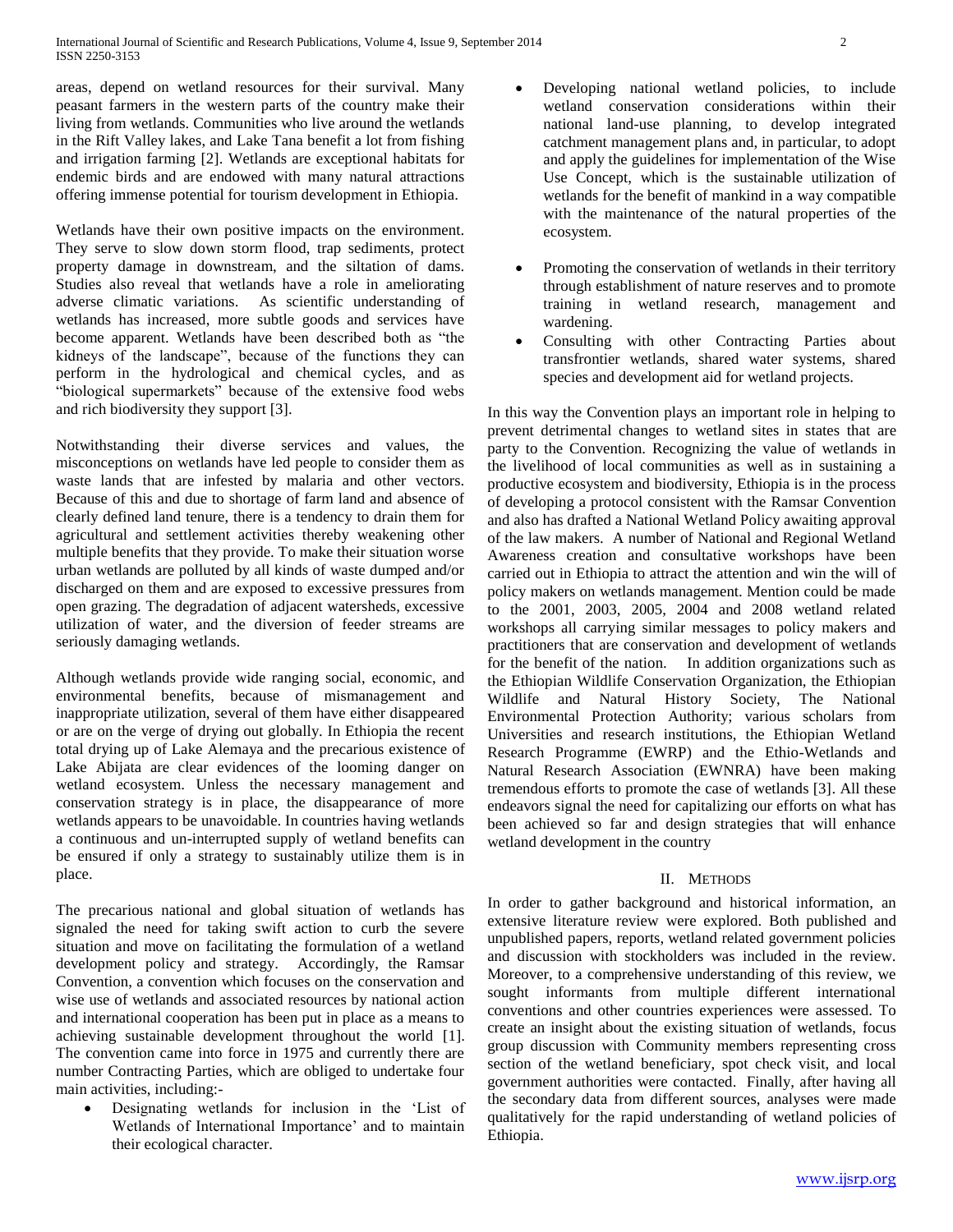## III. RESULTS

# **Ethiopian Policies, Legislation and Strategic Documents Dealing with Wetlands**

Many sectoral and cross-sectoral policies, legal and strategic documents implicitly mention issues pertaining wetlands though wetland conservation and management is not vividly articulated as a standalone policy [4]. Wetland-related policy statements are reflected in the overall policy objectives of different sectors including the Ethiopian Water Management Policy, Environmental Policy of Ethiopia, Agriculture and Natural Resources Development Strategies, the Conservation Strategy of Ethiopia, the policy on Biodiversity, Land administration, etc. Some of them have explicitly stated the issue of wetland management and some others mentioned in implicit forms. This issue is well argued by Mellese [5] in his article dealing with policies, laws and strategic documents in protecting wetlands in Ethiopia.

To give some examples, the Environmental Policy of Ethiopia [7] addressed water resources, land use and biodiversity issues and indicates the need to integrate the rehabilitation and protection of wetlands with the conservation, development and management of water and biodiversity resources. Specifically Article 3.4 of the policy element on water resources states the following:-

- To recognize that natural ecosystems, particularly wetlands and upstream forests, are fundamental in regulating water quality and quantity and to integrate their rehabilitation and protection into the conservation, development and management of water resources''.
- To promote the protection of the interface between water bodies and land (e.g. lake shores, river banks and wetlands);
- To subject all major water conservation, development and management projects to the environmental impact assessment process and to include the costs and benefits of protecting watershed forests, wetlands and other relevant key ecosystems in the economic analysis of such water projects. The policy in its water resource section emphasizes the need to integrate the rehabilitation and protection of wetlands with the conservation, development and management of water resources. Similarly stipulations on environmental impact assessment for development projects and environmental education and awareness are fundamental issues that may not exclude wetlands.

The National Conservation Strategy of Ethiopia which is the basic policy document addresses a variety of sectoral and crosssectoral issues among which environmental protection is widely indicated as a cross cutting issue. Regional states have also formulated their own Regional Conservation Strategy in their own context and circumstances. In this regard it has been recognized the Gambella region has boldly stated the issue of wetland management in its regional conversation strategy. Likewise the ANRS conservation strategy has also referred to wetland conservation and management owing to the prevalence of bird species in and around Lake Tana [8].

As related to The Water Resources Management Policy [9], one of the five main objectives clearly states the need to conserve, protect and enhance water resources and the overall aquatic environment on a sustainable basis. In the definition of terms, wetland is clearly defined implying that it is part of the policy. In addition, Messele Fesseha [6] has clearly indicated that the River Basin Development Master Plans in Ethiopia have given due emphasis to wetlands and have integrated wetland management issues. For example the Awash Basin Master Plan indicates a preliminary investigation of three major swamps in the basin, including Borkena, Becho and Gedebassa (Gewane) which are annually flooded and serve as major sources of grazing during the dry season. Likewise the Abay River Basin study has identified wetland coverage of the basin in the order of 579,876 ha or 2.9% of the basin area and prepared project profile for the Lake Tana Fogerat plain considering that the wetland in these areas is an important habitat for local and migratory birds. The Policy on Water Supply and sanitation states that water bodies should be protected from pollution by wastewater and other waste indiscriminately discharged by industries and other institutions. Despite all these assertions in the national water resource development policy attention given to wetland management seems implicit [6].

The ANRS Rural Land Proclamation No. 133/2006, provisions under article 13 clearly indicated the need for considering effective land use plan which in deed does not exclude wetlands. All these policy elements, therefore, could serve as an entry point to consider immediate actions pertinent to the protection, conservation and rehabilitation of wetlands in the country.

In Ethiopia, natural resources conservation and development activities have been given due consideration and great strides forward have been made to mobilize the public to rehabilitate degraded lands. Although there is no a standalone policy for wetlands, it seems that pertinent legal frameworks are in place so that we cannot undermine the value of wetlands. In reality, however, apart from pieces and isolated efforts by few organizations and communities wetland resources management in the country seems overlooked and it is hardly possible to come across concrete management actions on the ground. In a country where huge efforts are being exerted to rehabilitate land resources, in which wetlands are not out of this domain, and where many of the policy frameworks, legislations and development strategies have some elements of wetland management, failure to address wetland issues posses a great challenge. Some scholars argue that this reality may give a ground to critically review the content of policy frameworks, legislations and strategies in place whether they have provisions to address strategies on wetland resources conservation and management.

It is evident that Ethiopia has suffered a lot from natural resources degradation and the severity of the problem has urged the government to make environmental protection a top agenda of the country and assure sustainable development. As stated above wetland resources seem lacking due attention and their ecosystem is degrading. In terms of land tenure arrangement, it seems that there is no clarity that actually has command on such valuable resources. The reality on the ground forces us to pose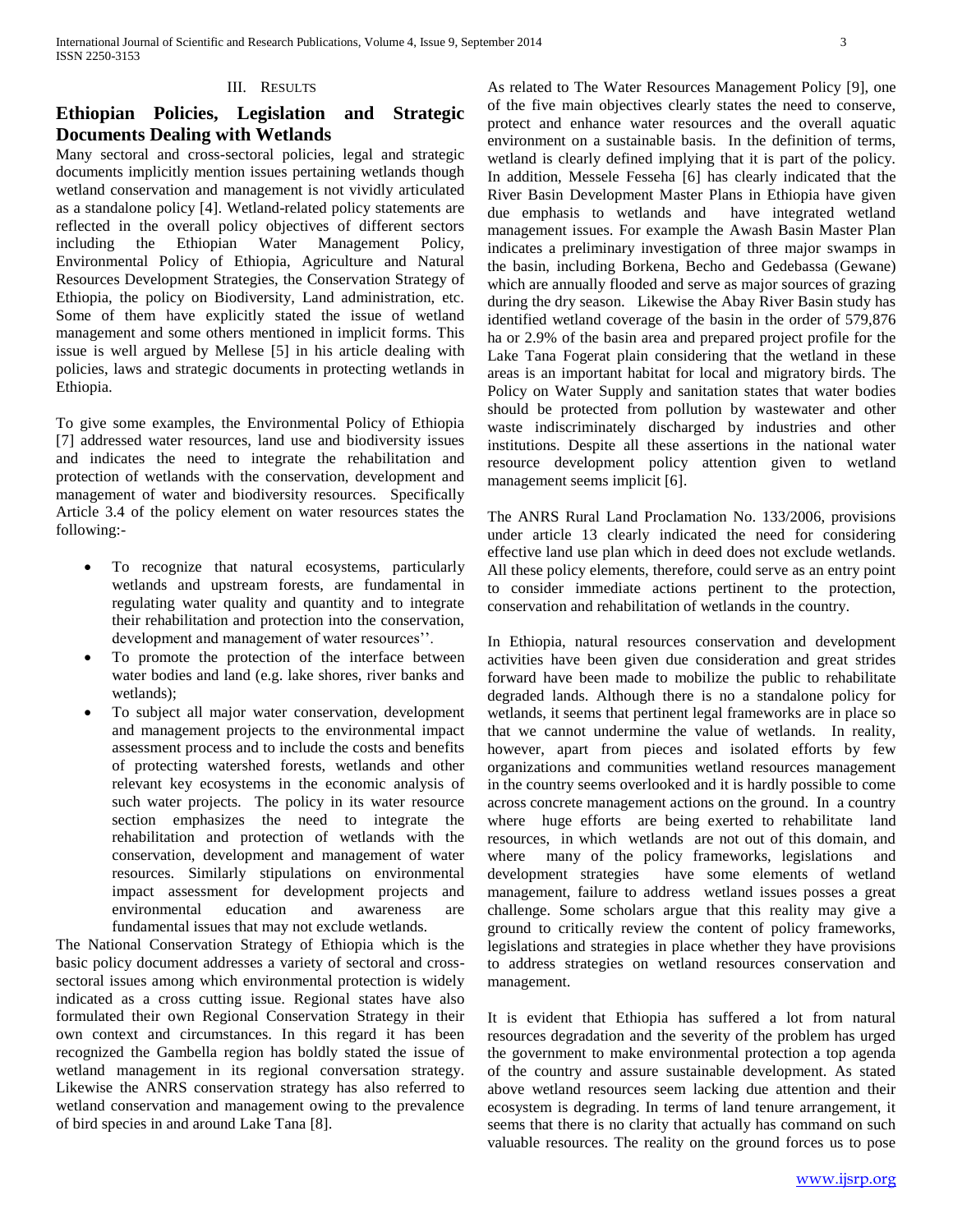critical questions such as - are our wetlands degrading because of policy gaps or due to our negligence and ignorance? Or lack of legal frameworks on wetland tenure? Although the issue of a standalone policy for wetlands can be challenged on certain grounds there is a line of argument that for wetlands in Ethiopia to get attention and serve their intended purposes they need to be supported by a standalone National Wetland Policy.

## **Why are national wetland policies needed?**

Many scholars argue that wetlands are seldom explicitly covered at a national level in other existing natural resource management policies such as for water, forest, land, agriculture or other sectors. Development of a unique or standalone wetland policy statement and/or strategy can be an important step in recognition of wetland problems and targeted action to deal with them. A unique wetland policy provides a clear opportunity to recognize wetlands as ecosystems requiring different approaches to their management and conservation, and not being masked under other sectoral management objectives [1].

In many cases, however, wetland policies or strategies are made a component of national sustainable development, water or other sectoral environmental policies. The wetland messages can therefore become diffused and remain dominated by the broader objectives of other Government policy objectives. The implication is that in many countries, institutions having a stake in natural resources management will not be motivated to assign adequate staff and even the available staff will be overloaded and pressurized to deal with the broader issues and tend to overlook wetland conservation and management [10]. This seems an all pervading challenge observed in many areas of Ethiopia where wetlands are located. In view of these challenges, initiating a standalone wetland policy has the potential to draw the attention of legislators and the public to consider better and strong management interventions on wetlands.

Policy in principle must be viewed as a statement of the considerations which will guide both rational decisions and actions. It is within this context of policy that the national wetland policy has to be developed and implemented. Articulation of clear goals and objectives for wetland ecosystems in general helps to identify clear responsibilities of the Government and an expectation that the Government will actually deliver on these commitments. Cognizant of this, many countries having substantial wetland resources such as Uganda and Kenya have already developed a national wetland policy and strategy.

A National Wetland Policy in general will function as a framework that enables clear conclusions to be drawn about what actions are required (but does not in itself set out detailed prescriptions for actions) and what end result is expected. It must be clear how things would be different if the policy did not exist – and thus demonstrate its own net added value.

Experiences of many countries show that national initiatives towards developing a wetland policy, strategy, legislation, or technical guidelines require preparation of detailed background document on the status of wetlands. The background paper should clearly demonstrate the following elements [1] which indeed are of crucial importance in Ethiopia's efforts to do the same.

- a. The functions and values of wetlands in the nation;
- b. The types of wetlands and resources present in the nation's existing wetlands;
- c. Historical review of the uses and impacts of development on wetlands;
- d. Review of existing statistics on inventory and wetland loss;
- e. Examination of the relationships of wetlands to other sectoral resource management issues;
- f. Summary of existing legislative and government responsibilities for wetlands;
- g. Examination of opportunities for programme development, partnerships and support; and
- h. The value of wetlands to the environment and people, with quantified economic values.
- i. The review of patterns of use and impacts of development on wetlands;

# **Defining stakeholders in national wetland**

## **policy development and implementation**

While developing a national wetland policy, it is of crucial importance to define stakeholders who play significant role in the design, discussion and implementation of the Policy. Hence, stakeholders include: government departments, nongovernmental organizations, agencies, institutions, groups and many others who have an interest in, or are affected by, the National Wetland Policy. Defining pertinent stakeholders having vested interest in wetlands, and involving and consulting them in the whole process of wetland management issues helps to achieve effective results in wetland development.

An effort to develop a national wetland policy requires an agency to lead the development and implementation of the national policy. Initially, developing issues, planning of meetings and workshops and then in due course, actual writing of a policy or strategy, requires coordination and resource support (e.g. staff time, office support, travel costs). A national government agency should coordinate and facilitate the development phase in cooperation with appropriate regional or local authorities. In this regard the Federal Environmental Protection Authority which is already promoting the issues of wetlands seems the appropriate organization to handle the case.

As clearly stated by the [1], policies should assist in the protection of wetlands in good condition, rehabilitate degraded wetlands where feasible, and support appreciation of wetlands by protecting wetland biodiversity, functions and services through:-

- protecting social and economic benefits of wetlands;
- providing flow regimes that mimic natural conditions, where possible;
- providing wetlands with water of appropriate volume and quality;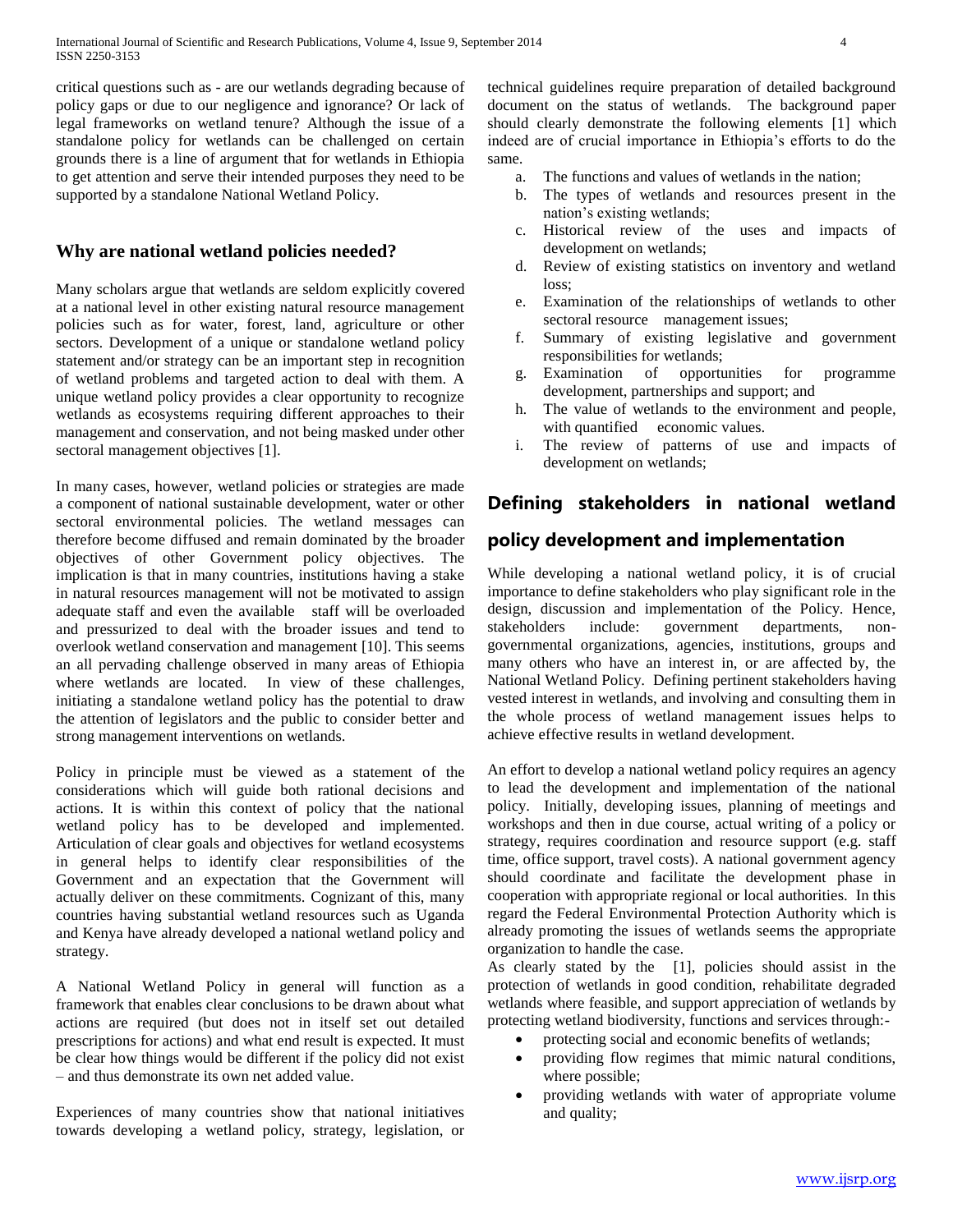- limiting further fragmentation and reconnecting wetland systems;
- preventing or limiting catchment activities that impact upon wetlands;
- protecting the cultural heritage and spiritual significance of wetlands;
- rewarding wetland managers who improve the condition of wetlands; and
- promoting the importance of wetlands to the community.

Additionally, in order to implement the wise use concept in national legislation at a minimum level the following variables should be observed as Ntambirweki (1998) has expressed it in the context of Uganda's wetland policy.

- Controlling development interventions in wetland areas;
- Determining what activities are unsustainable on the basis of a country's social and economic circumstances and prohibiting such activities;
- Providing incentives for conservation of wetlands especially for activities which do not affect the natural properties and functions of wetlands;
- Controlling the introduction of alien species;
- Carrying out Environmental Impact Assessment and environmental audits in wetlands;
- Creating strict nature reserves for representative samples of wetlands;
- Maintaining a national inventory of wetlands;
- Increasing public awareness of wetland values and functions; and
- Providing modalities for restoration of degraded wetlands on the basis of the polluter pays principle and the user pays principle.

#### IV. CONCLUSION AND RECOMMENDATIONS

Wetland resources in Ethiopia could be considered as an integral component of the environment in the country and provide multifarious social, economic and ecological benefits. It is, however, a common incident that much of these resources are exposed to exploitation and signs of wetland degradation have become rampant across the country. To curb the situation and to rehabilitate wetlands and sustain their benefits, scholars have been exerting tremendous efforts to create awareness on the benefits and status of wetlands in Ethiopia since the beginning of the 1990s. The need for initiating wetland development policies and strategies has been a point of discussion and different views have been expressed by different scholars; some arguing that the issue of wetlands has been addressed in the general framework of the existing policies and development strategies and others have stressed the need for a standalone wetland development policy.

After reviewing previous policy debates on wetlands and considering the threats imposed on wetlands two points of argument have been forwarded. One, to revisit existing wetland policy elements in the different sectors and magnify the issue of wetland development and encourage the respective institutions to consider the issues of wetland development in their strategic and annual development plans. The other contention attaches prime importance of designing a national wetland development policy and using this framework regional states need to develop their own polices that reflect objective realities on the ground. The later argument indeed demands compilation of facts on wetlands in the context of ecological, social and economic benefit of the country clearly depicting concrete data on area coverage, magnitude local community dependence on the resource, ecological significance from biodiversity and water resource management.

The multi-sectoral interests on wetlands make it imperative to involve a number of sectors to coordinate their efforts to generate reliable data on the value and other attributes of wetlands to influence policy makers take appropriate actions. In this regard, the Ministry of Agriculture, Ministry of Water and Energy, Environmental Protection Authority, Institute of Biodiversity Conservation, Ethiopian Institute of Agricultural Research and the Ethiopian Wildlife Conservation Authority, and the sectors in the Regional State having a stake including land administration institutions have to come together to discuss the issue and produce a document that clearly depicts the national wetland scenario and development interventions required. To enable these sectors produce the needed output one institution amongst them has to serve as a lead agency to coordinate the overall activities. Currently, the Federal Environmental Protection Authority seems to have been working in this line and making significant efforts to realize the signing of the Ramsar Convention and approval of the draft wetland policy.

It is axiomatic that the management and conservation of wetlands, as it is true in other sectors, shall be based on research, planning and monitoring. To this end, the national and regional agricultural research institutions in collaboration with development partners need to carry out research on wetland resources and develop technologies that enhance wetland management.

An Environmental Impact Assessment should be carried out before undertaking any development that affects wetlands irrespective of the presence or absence of wetland development policy or strategy.

To update existing information and also to collect a comprehensive data on wetland resources across the nation, there is a need for preparing a fund soliciting project by interested groups and forward the project to potential donors to secure the fund to carry out the task. In this regard universities can take the initiative to establish a consortium and enhance the overall activity. This consortium can also be made in charge of reviewing all the national and regional workshops conducted in the country over the years and synthesize the salient features of wetland resource management in the country. This has to be followed by an immediate national workshop to bring the issue to the attention of policy makers and also enlighten them on the importance of being signatory of the Ramsar Convention and also approving the draft national policy on wetlands.

Finally, successful conservation of wetlands is fundamentally determined by the institutions and property rights associated with resource management decisions. Thus, an understanding of